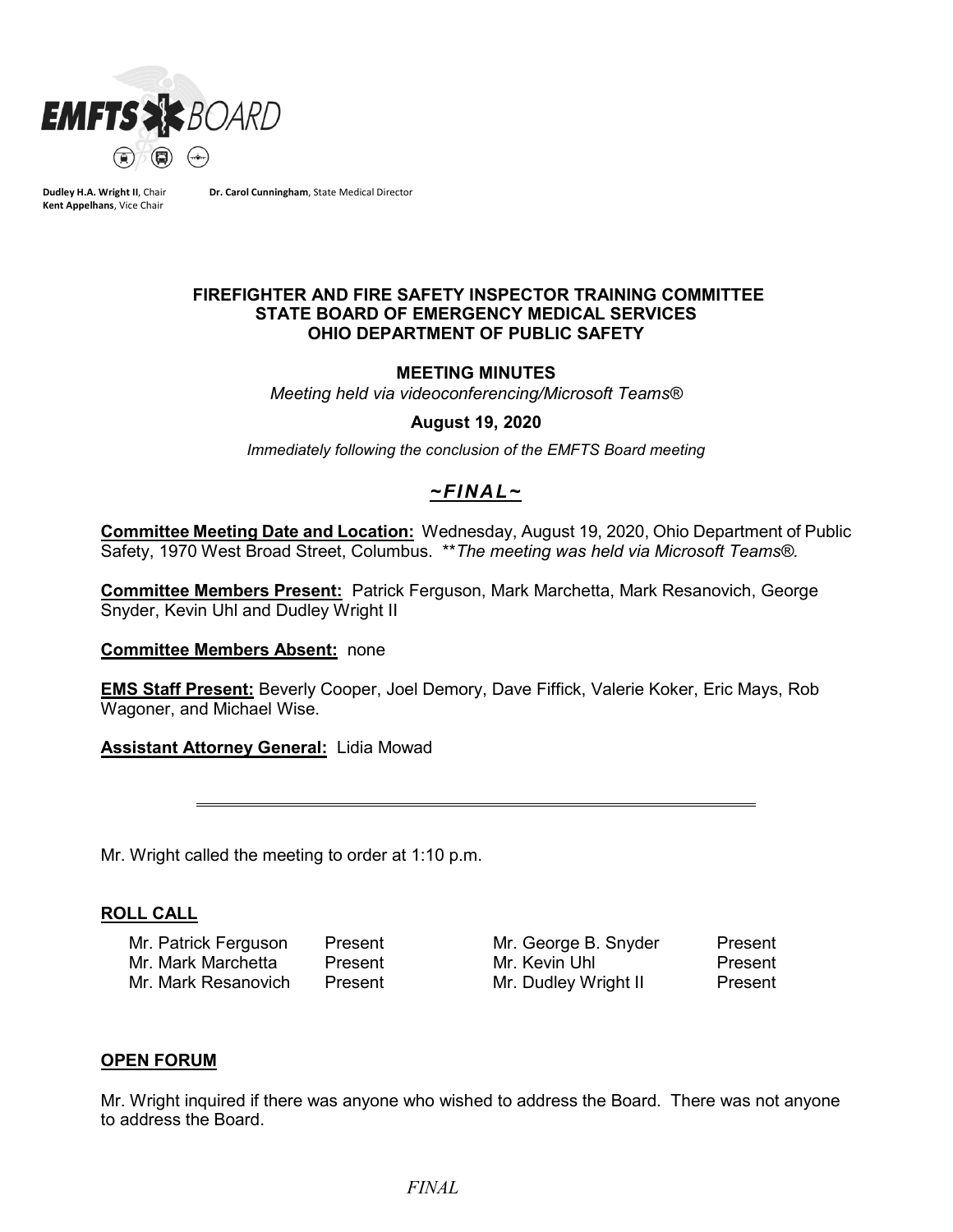# **REVIEW AND APPROVAL OF CONSENT AGENDA**

Mr. Wright requested a motion to approve the consent agenda to include the June 17, 2020 Firefighter and Fire Safety Inspector Training Committee meeting minutes, the June and July 90 day extension requests, and the June and July fire certifications.

*ACTION: Motion to approve the Consent Agenda items to include the June 17, 2020 Firefighter and Fire Safety Inspector Training Committee meeting minutes, the June and July 90-day extension requests, and the June and July fire certifications.* Mr. Marchetta - First. Mr. Ferguson– Second. Mr. Uhl - abstained. None opposed. **Motion approved.**

### **FIRE EXEMPTON REQUESTS (Military & Medical), Jodie Parker**

Ms. Parker reported that there was one military exemption requests; 2020-8-01. Staff has received all documentation and recommends approval.

*ACTION: Motion to approve the military exemption request for 2020-8-01.*  Mr. Snyder– First. Mr. Uhl*.* None opposed. None abstained. **Motion approved.**

### **Fire Fighter and Fire Safety Inspector Training Committee, James Burke**

The committee met on July 14, 2020 and there was a quorum.

The committee presented new updated skill sheets for Firefighter I and those were approved. The committee requested additional time to review the HRO skill sheets.

At the next meeting there will be a report on several charters who are piloting a new volunteer course that DEMS staff devoted a lot of work to revamp and realign in the hope to see improvement on pass rates.

The next meeting will be held virtually on September 8, 2020.

### **REPORT AND RECOMMENDATIONS**

Mr. Wright, on behalf of the Firefighter and Fire Safety Inspector Training Committee, the proceedings were called to order at 1:13 p.m. on August 19, 2020. Members of the committee present for the proceedings are:

### **ROLL CALL**

| Mr. Patrick Ferguson | Present | Mr. George B. Snyder | Present |
|----------------------|---------|----------------------|---------|
| Mr. Mark Marchetta   | Present | Mr. Kevin Uhl        | Present |
| Mr. Mark Resanovich  | Present | Mr. Dudley Wright II | Present |

It was noted for the record that a majority of the members of the committee are present.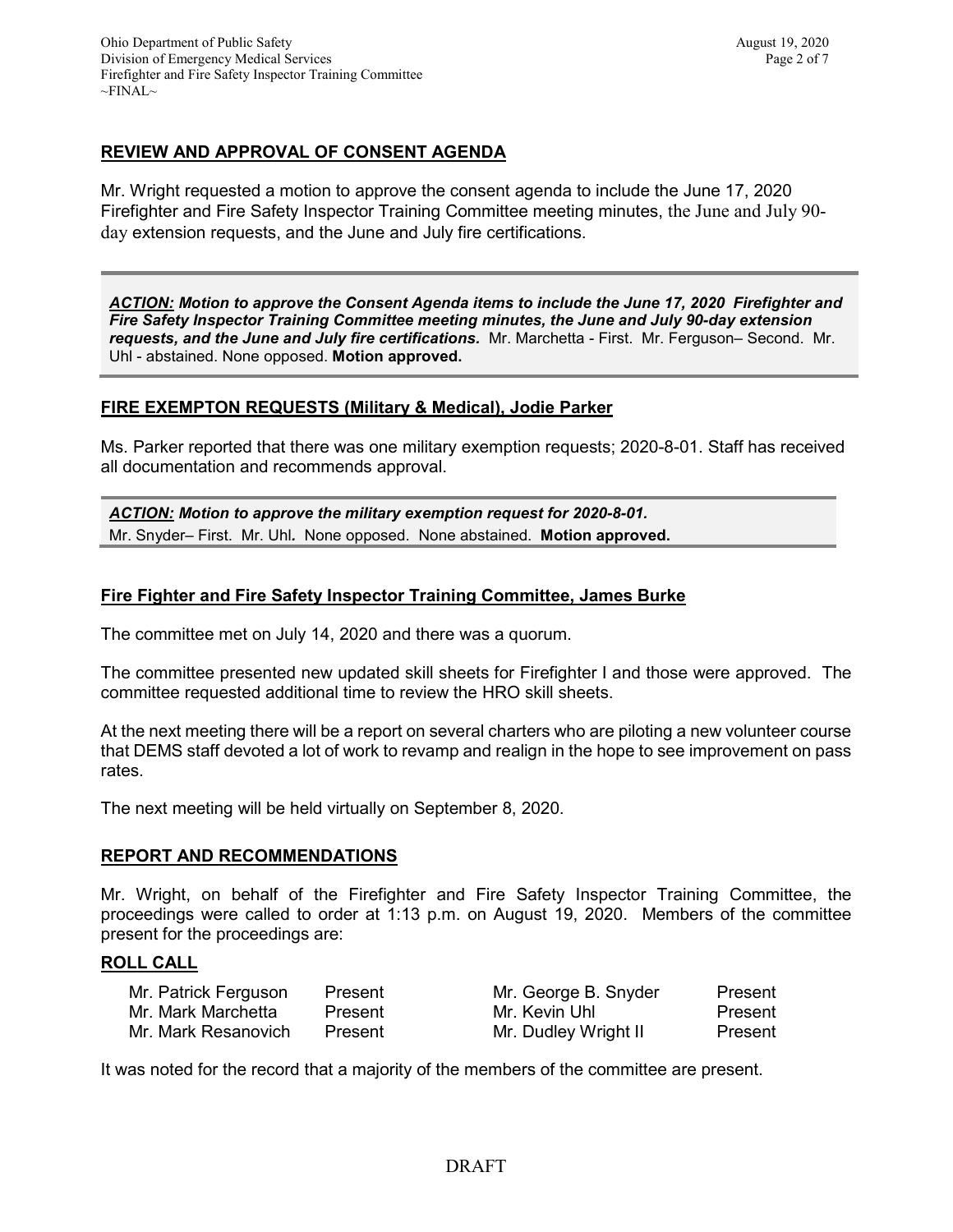## **GOLDMAN PROCEEDINGS**

### **Goldman Case(s)**

Mr. Wright stated that the following cases were reviewed pursuant to Goldman v. State Medical Board of Ohio, where the Respondents did not properly request a hearing. The individuals named did not have the ability to present written or oral testimony, but could be present to hear the proceedings and outcome. The committee received the sworn affidavits from the EMS investigators and accompanying exhibits. The affidavits contained the evidence and testimony upon which they deliberated. There were five cases. The proceedings were in the matter of:

- o Fire Case No. 2017-45-F300, Nick R. Grant, Certificate No. 89934
- o Fire Case No. 2017-770-F300, Chad M. Wade, Certificate No. 159240
- o Fire Case No. 2018-51-F300, David M. Liddil, Certificate No. 118705
- o Fire Case No. 2018-125-F300, Kerry Neubauer, Certificate No. 154904
- o Fire Case No. 2018-231-F300, Justice J. Bole, Certificate No. 168598
- o Fire Case No. 2018-305-F300, Jeremiah J. Bivona, Certificate No. 138174
- o Fire Case No. 2018-363-F300, James D. Britton, Certificate No. 129817
- o Fire Case No. 2018-463-F300, Curt A. Wolfe, Certificate No. 65013

Having received documentation for these cases, Mr. Wright requested a motion to admit the sworn affidavits and the accompanying exhibits in the aforementioned cases into evidence.

*ACTION: Motion to admit the sworn affidavit and accompanying exhibits in the aforementioned cases into evidence.* Mr. Ferguson – First. Mr. Marchetta – Second. No abstentions. None opposed. *Motion approved.* 

There being no further evidence, these proceedings were closed at 1:16 p.m.

### **GOLDMAN MOTIONS**

*ACTION: In the matter of Fire Case Number 2017-45-F300, Nick R. Grant, Fire Certificate Number 89934, the Committee recommends that the Interim Executive Director issue an adjudication order finding that Mr. Grant failed to comply with the terms of his consent agreement as indicated in the Notice of Opportunity for Hearing and that Mr. Grant's Firefighter II certification be revoked.* Mr. Snyder – First. Mr. Marchetta – Second. None opposed. None abstained. **Motion approved.**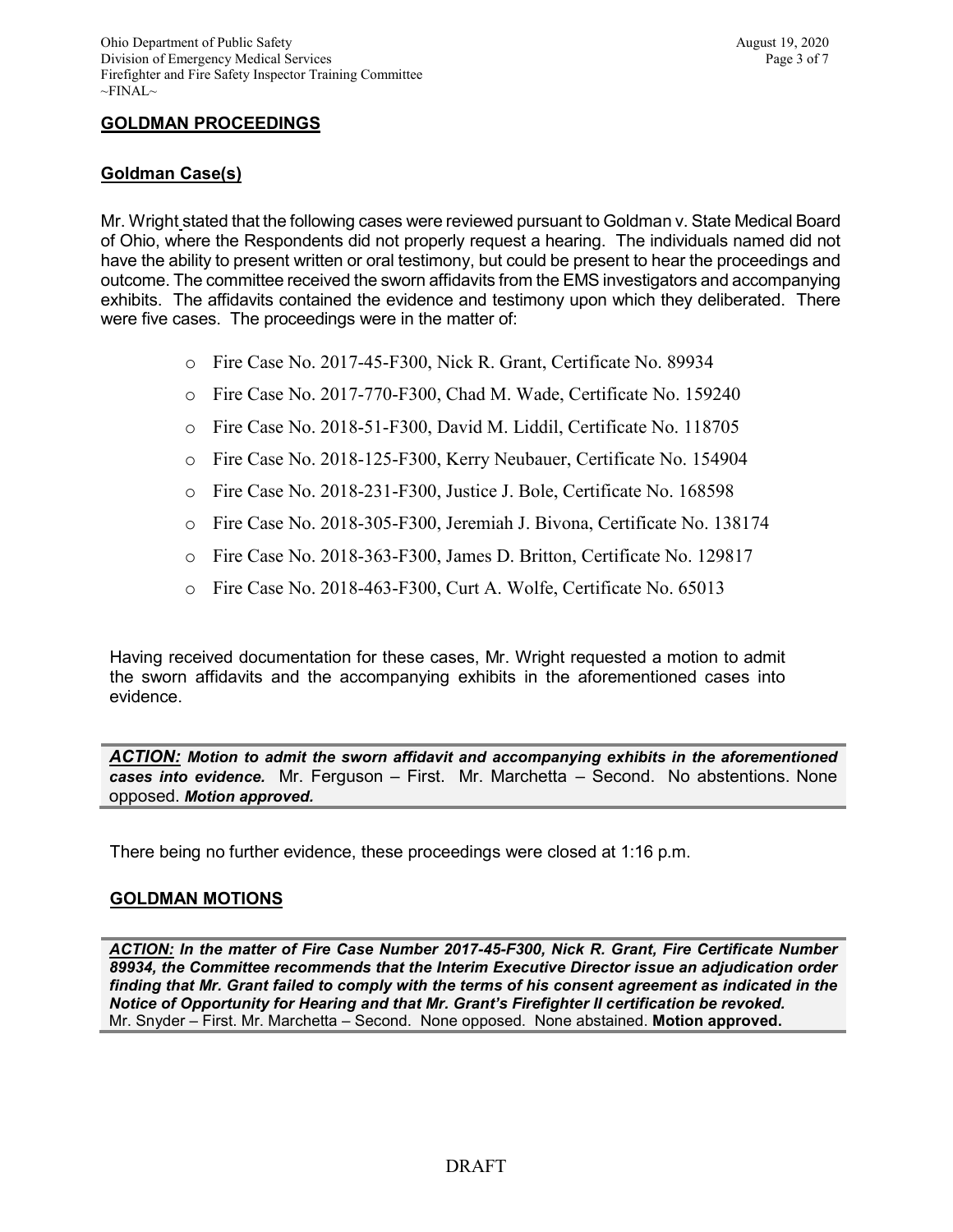*ACTION: In the matter of Fire Case Number 2017-770-F300, Chad M. Wade, Fire Certificate Number 159240, the Committee recommends that the Interim Executive Director issue an adjudication order finding that Mr. Wade failed to comply with continuing education requirements as indicated in counts 1 and 2 of the Notice of Opportunity for Hearing, and that Mr. Wade's Firefighter II certification be revoked.* Mr. Snyder – First. Mr. Marchetta – Second. None opposed. None abstained. **Motion approved.** 

*ACTION: In the matter of Fire Case Number 2018-51-F300, David M. Liddil, Fire Certificate Number 118705, the Committee recommends that the Interim Executive Director issue an adjudication order finding that Mr. Liddil failed to comply with continuing education requirements as indicated in counts 1 and 2 of the Notice of Opportunity for Hearing, and that Mr. Liddil's Fire Safety Inspector certification be revoked.* Mr. Snyder – First. Mr. Marchetta – Second. None opposed. None abstained. **Motion approved.** 

*ACTION: In the matter of Fire Case Number 2018-125-F300, Kerry Neubauer, Fire Certificate Number 154904, the Committee recommends that the Interim Executive Director issue an adjudication order finding that Mr. Neubauer failed to comply with continuing education requirements as indicated in counts 1 and 2 of the Notice of Opportunity for Hearing, and that Mr. Neubauer's Volunteer Firefighter certification be revoked.* Mr. Snyder – First. Mr. Marchetta – Second. None opposed. None abstained. **Motion approved.** 

*ACTION: In the matter of Fire Case Number 2018-231-F300, Justice J. Bole, Fire Certificate Number 168598, the Committee recommends that the Interim Executive Director issue an adjudication order finding that Mr. Bole failed to comply with continuing education requirements as indicated in counts 1 and 2 of the Notice of Opportunity for Hearing, that Mr. Bole's Firefighter II certification be revoked. .* Mr. Snyder – First. Mr. Marchetta – Second. None opposed. None abstained. **Motion approved.** 

*ACTION: In the matter of Fire Case Number 2018-305-F300, Jeremiah J. Bivona, Fire Certificate Number 138174, the Committee recommends that the Interim Executive Director issue an adjudication order finding that Mr. Bivona failed to comply with continuing education requirements as indicated in the Notice of Opportunity for Hearing, that Mr. Bivona's Firefighter II certification be revoked.* Mr. Snyder – First. Mr. Marchetta – Second. None opposed. None abstained. **Motion approved.** 

*ACTION: In the matter of Fire Case Number 2018-363-F300, James D. Britton, Fire Certificate Number 129817, the Committee recommends that the Interim Executive Director issue an adjudication order finding that Mr. Britton failed to comply with continuing education requirements as indicated in counts 1 and 2 of the Notice of Opportunity for Hearing, that Mr. Britton's Firefighter I certification be revoked.* Mr. Snyder – First. Mr. Marchetta – Second. None opposed. None abstained. **Motion approved.**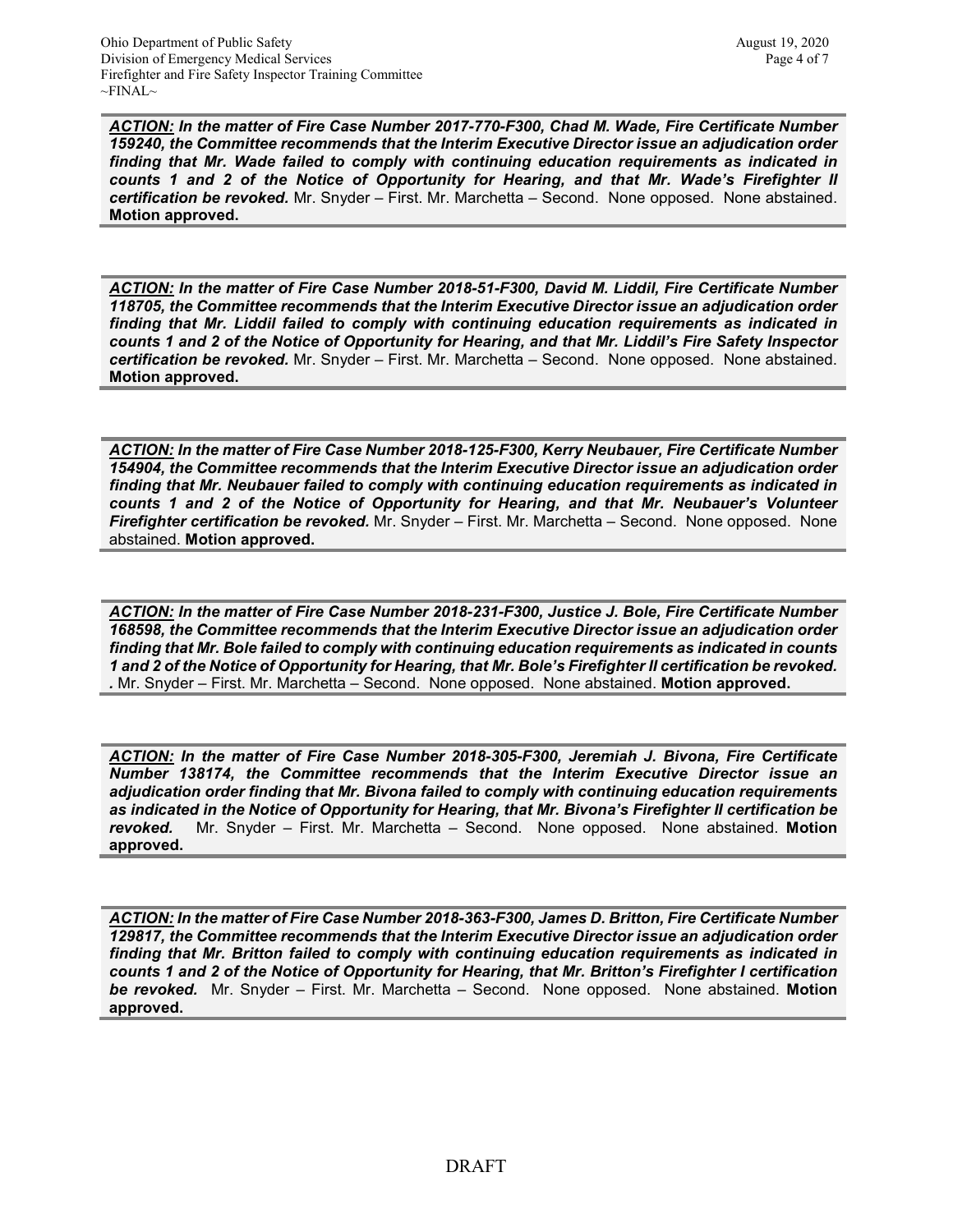*ACTION: In the matter of Fire Case Number 2018-463-F300, Curt A. Wolfe, Fire Certificate Number 65013, the Committee recommends that the Interim Executive Director issue an adjudication order finding that Mr. Wolfe failed to comply with continuing education requirements as indicated in the Notice of Opportunity for Hearing, and that Mr. Wolfe's Volunteer Firefighter certification be revoked.* Mr. Snyder – First. Mr. Marchetta – Second. None opposed. None abstained. **Motion approved.** 

### **FIRE INVESTIGATIONS, STAFF**

*ACTION: Motion to recommend to the Executive Director to accept the following Consent Agreements.* Mr. Snyder – First. Mr. Marchetta – Second. None opposed. None abstained. **Motion approved.**  $2019-671-F100$ 2020-063-BF100 2020-197-BF100

2020-125-BF100 2020-165-F100 2020-178-F100

2020-264-F100 2020-276-F100 2020-343-F500

| ACTION: Motion to recommend to the Executive Director to close the following cases.<br>Mr. Snyder - First. Mr. Marchetta - Second. None opposed. None abstained. Motion approved. |                                     |  |
|-----------------------------------------------------------------------------------------------------------------------------------------------------------------------------------|-------------------------------------|--|
| $2020 - 198 - F100$ *Warning Letter                                                                                                                                               | 2020-244-BF500                      |  |
| $2020 - 206 - BF100$ *Re-open if re-applies                                                                                                                                       | $2020 - 245 - F100$ *Warning Letter |  |
| $2020 - 226 - BF100$ *Warning Letter                                                                                                                                              |                                     |  |

*ACTION: Motion to recommend to the Executive Director to close the following cases; individuals have met the stipulations of their Consent Agreement.* Mr. Snyder – First. Mr. Marchetta – Second. None opposed. None abstained. **Motion approved.**

| $100 -$<br>2016-<br><b>DE</b><br>.<br>$\sim$ $\sim$ $\sim$<br>_____ | F300<br>- - -<br>____ | -F300<br>.<br>າ ເ<br>ZUJ.<br>- 1 - 1<br>. .<br>_____ |
|---------------------------------------------------------------------|-----------------------|------------------------------------------------------|
|                                                                     |                       |                                                      |

|                                                                                                                                              | ACTION: Motion to recommend to the Executive Director to close the following cases; accept |
|----------------------------------------------------------------------------------------------------------------------------------------------|--------------------------------------------------------------------------------------------|
| surrendering of their respective certificates. Mr. Snyder - First. Mr. Marchetta - Second. None<br>opposed. None abstained. Motion approved. |                                                                                            |
| 2019-395-F300                                                                                                                                | 2019-678-F300                                                                              |

*ACTION: Motion to recommend to the Executive Director to close the following cases; the following individuals/entities did not meet the requirements of their consent agreement. Their respective certificate(s) to practice have expired or been surrendered. Re-open if re-applies:* Mr. Snyder – First. Mr. Marchetta – Second. None opposed. None abstained. **Motion approved.**

| 2017-700-F300 | 2017-760-F300 |
|---------------|---------------|
|               |               |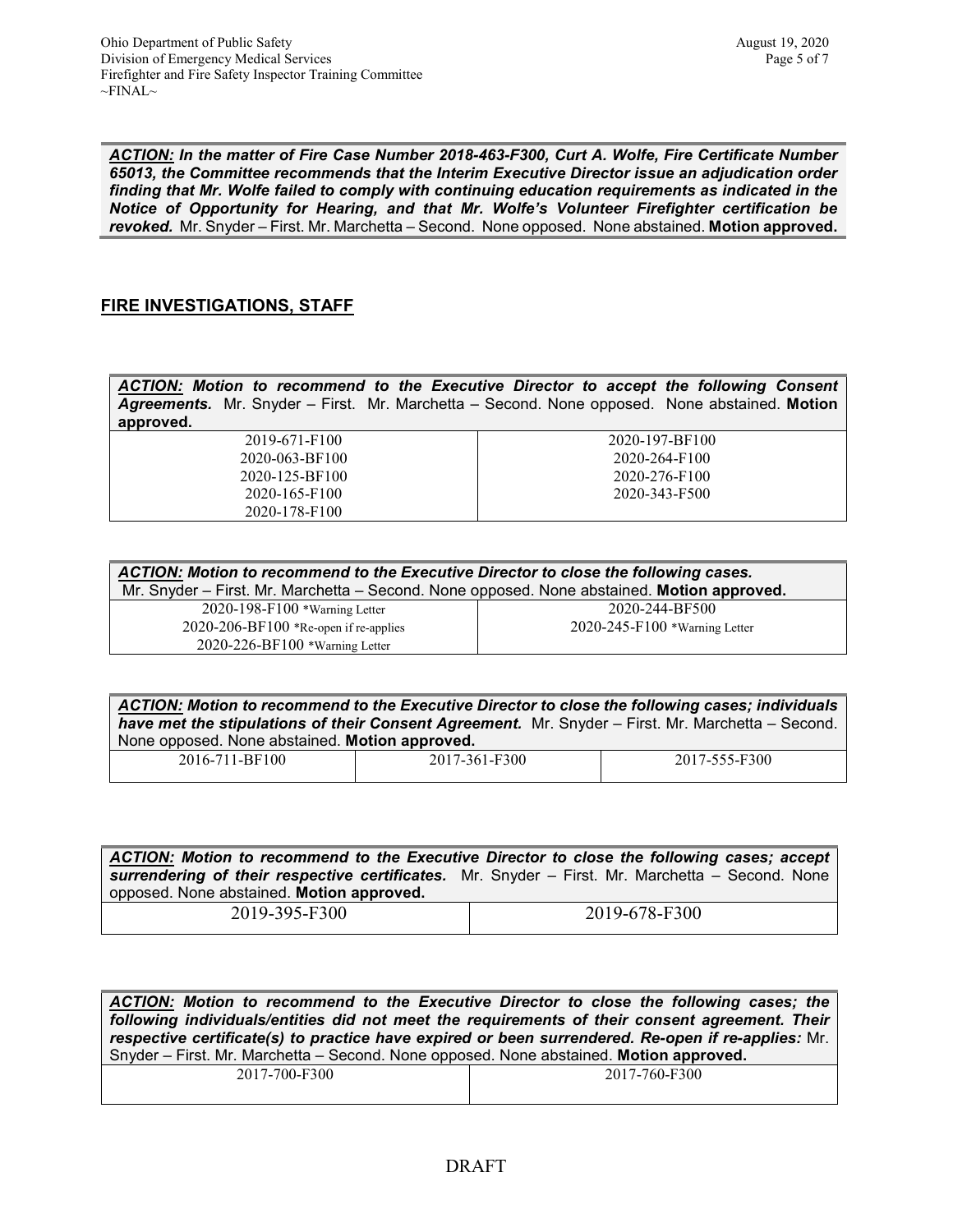*ACTION: Motion to recommend to the Executive Director to accept the voluntary surrender for revocation of the following individual's certificate.* Mr. Snyder – First. Mr. Marchetta – Second. None opposed. None abstained. **Motion approved.**

2020-042-BF100

*ACTION: Motion to recommend to the Executive Director to issue Notice of Opportunity for Hearings for the following cases.* Mr. Snyder – First. Mr. Marchetta – Second. None opposed. None abstained. **Motion approved.**

| 2019-346-BF100 | 2020-003-BF100 |
|----------------|----------------|
| 2020-002-BF100 | 2020-177-F100  |

*ACTION: Motion to recommend to the Executive Director to close the following cases due to one of the following reasons: inadvertently marked yes to conviction question, misdemeanor convictions that have previously been deemed "not involving moral turpitude", local issues, and grandfathering issues of certification/conviction:* Mr. Snyder – First. Mr. Marchetta – Second. None opposed. Mr. Ferguson - abstained. **Motion approved.**

| 2017-278-F300  | 2020-293-BF100 |
|----------------|----------------|
| 2018-56-F300   | 2020-295-BF100 |
| 2020-032-F500  | 2020-298-BF500 |
| 2020-116-BF500 | 2020-315-BF100 |
| 2020-263-F300  | 2020-328-BF100 |
| 2020-281-BF100 | 2020-336-BF500 |
| 2020-282-BF100 | 2020-358-BF100 |
| 2020-287-BF500 |                |

### **Old Business ~ none**

### **New Business**

Ms. Cooper reported that a suggestion for amendments that may be considered by the committee. Include the requirement of out of state applicants for reciprocity to submit FBI background checks. It was not necessary to have a motion. Ms. Cooper will draft language and bring back to the committee if they would like to file and to become effective at the same time as the EMS rules.

Revisions were made to 4765-22-01 that was provided to the committee members prior to the meeting. Mr. Wright inquired if these would align the fire rules with the EMS rules. Ms. Cooper stated that the goal is to have the EMS and fire rules to align with each other.